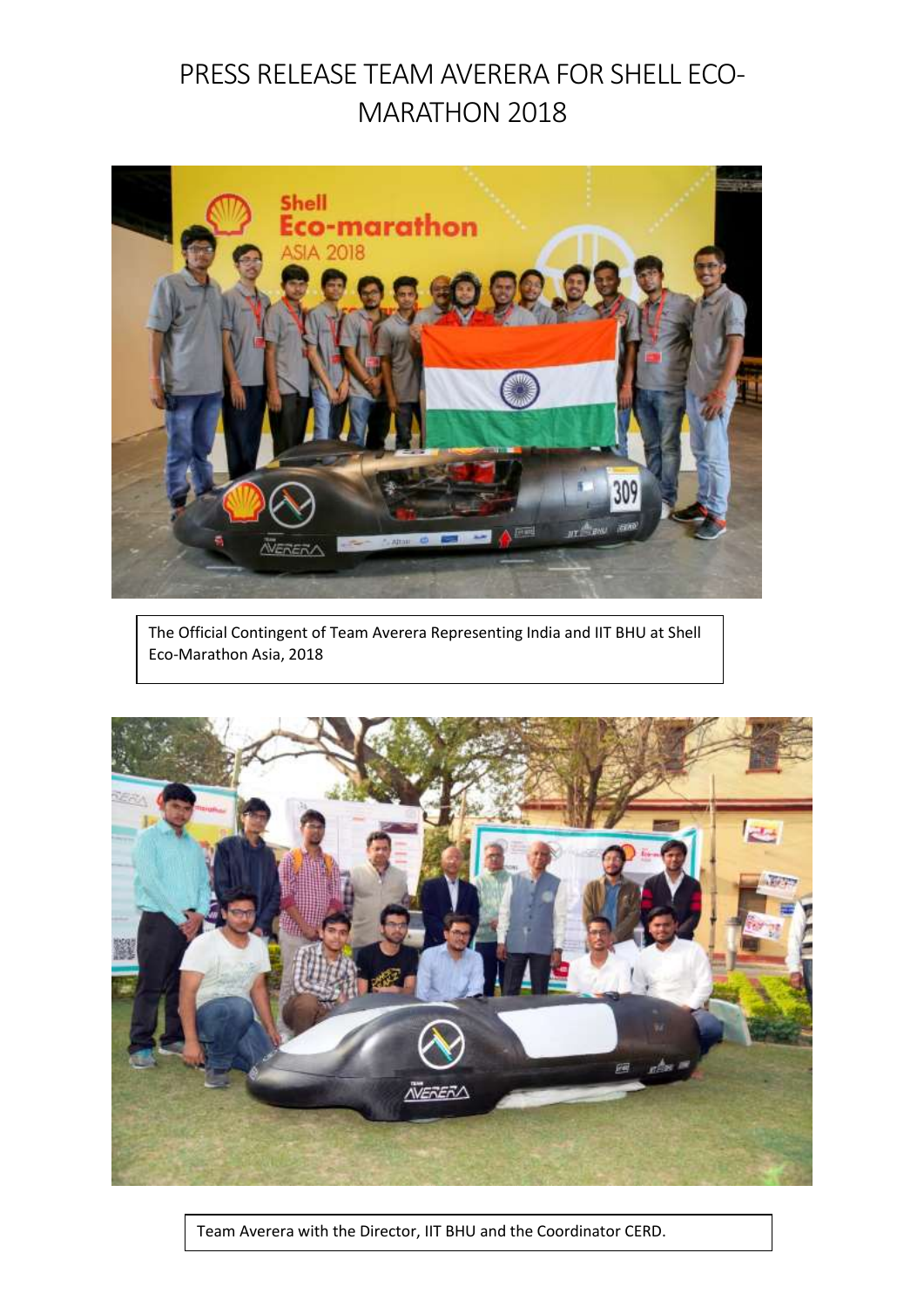

Picture of the Leader board from Shell Eco-Marathon Asia, 2018 showing Team Averera placed at third position.

Team Averera a group of 25 automobile enthusiasts working under Centre for Energy and Resources Development (CERD), IIT (BHU) has secured the 3<sup>rd</sup> place in battery electric prototype vehicle category in the recently concluded edition of Shell Eco Marathon Asia 2018 . Shell Eco Marathon Asia challenges engineering students across Asia to design, build and test their hyper energyefficient vehicles at Changi Exhibition Centre, Singapore hosting more than 128 teams from all over Asia.

The team told us that "The journey to the invention of India's most energy-efficient vehicle has been full of hardships and we have been very fortunate to receive full support from our Director Professor Rajiv Sangal and the Coordinator of CERD Professor A.S.K. Sinha. Our mentors Professor A.K. Kapoor have very well guided us from Electrical Engineering Department and Dr S.K. Panda from Mechanical Engineering Department of our institute".

Centre for Energy and Resources Development was established under Frontier Areas of Science & Technology (FAST) scheme of MHRD aims to undertake world-class research that integrates the scientific, technological, economic, policy and socio-technical aspects of energy to deliver key tools needed to enable, enhance and accelerate the transition toward sustainable energy systems.

Team Averera with its latest prototype Alterno 3.0 secured third position in battery electric category with an on-track efficiency of 349.6 Km/KWh by doing crucial modifications to their prototype with carbon fiber monocoque chassis, implementation of neural networks for efficiency optimization, etc. being a few among many others. The team also earned the honour to hold the national flag and stand forefront on the track in the opening ceremony.